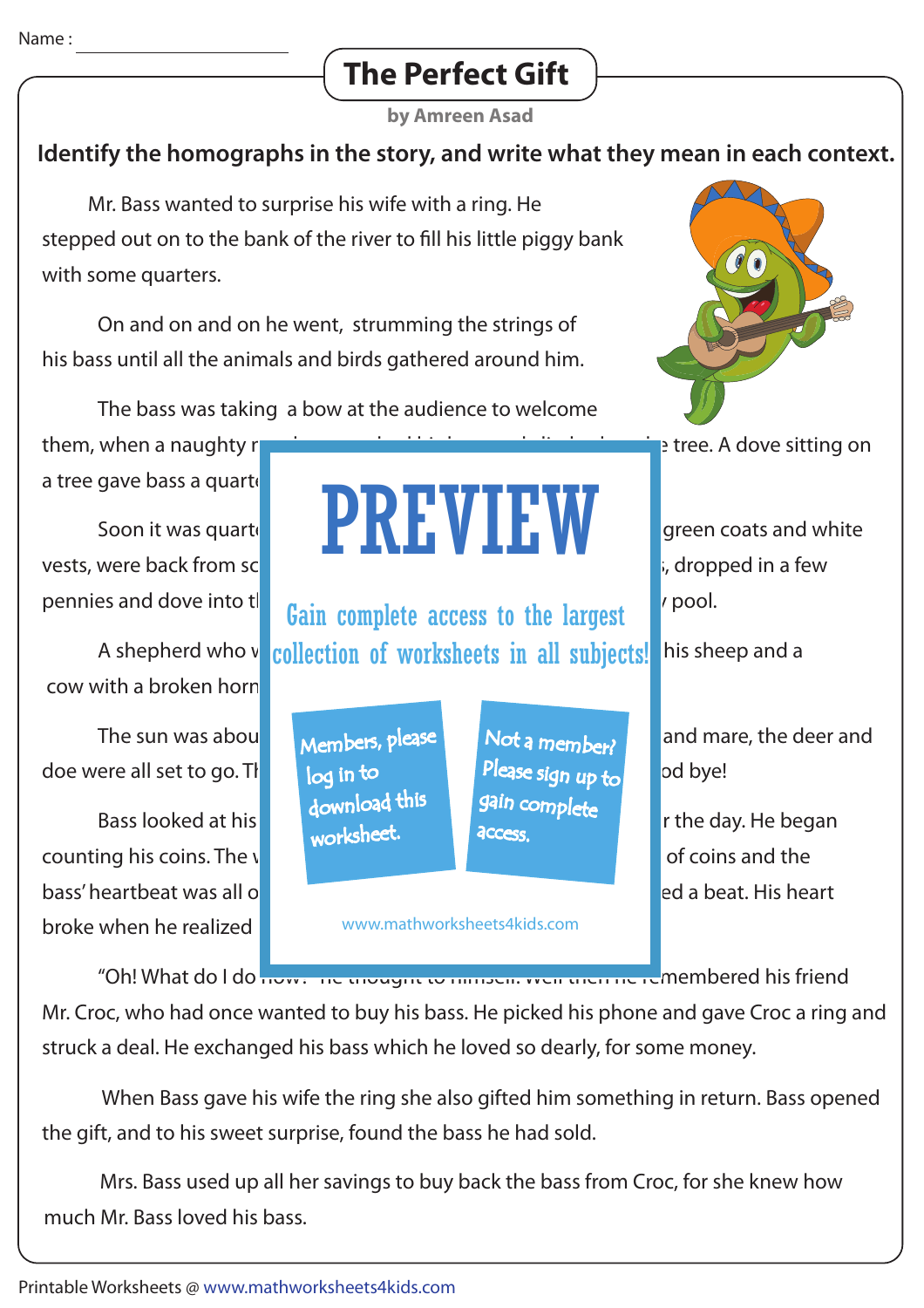## **The Perfect Gift**



Printable Worksheets @ www.mathworksheets4kids.com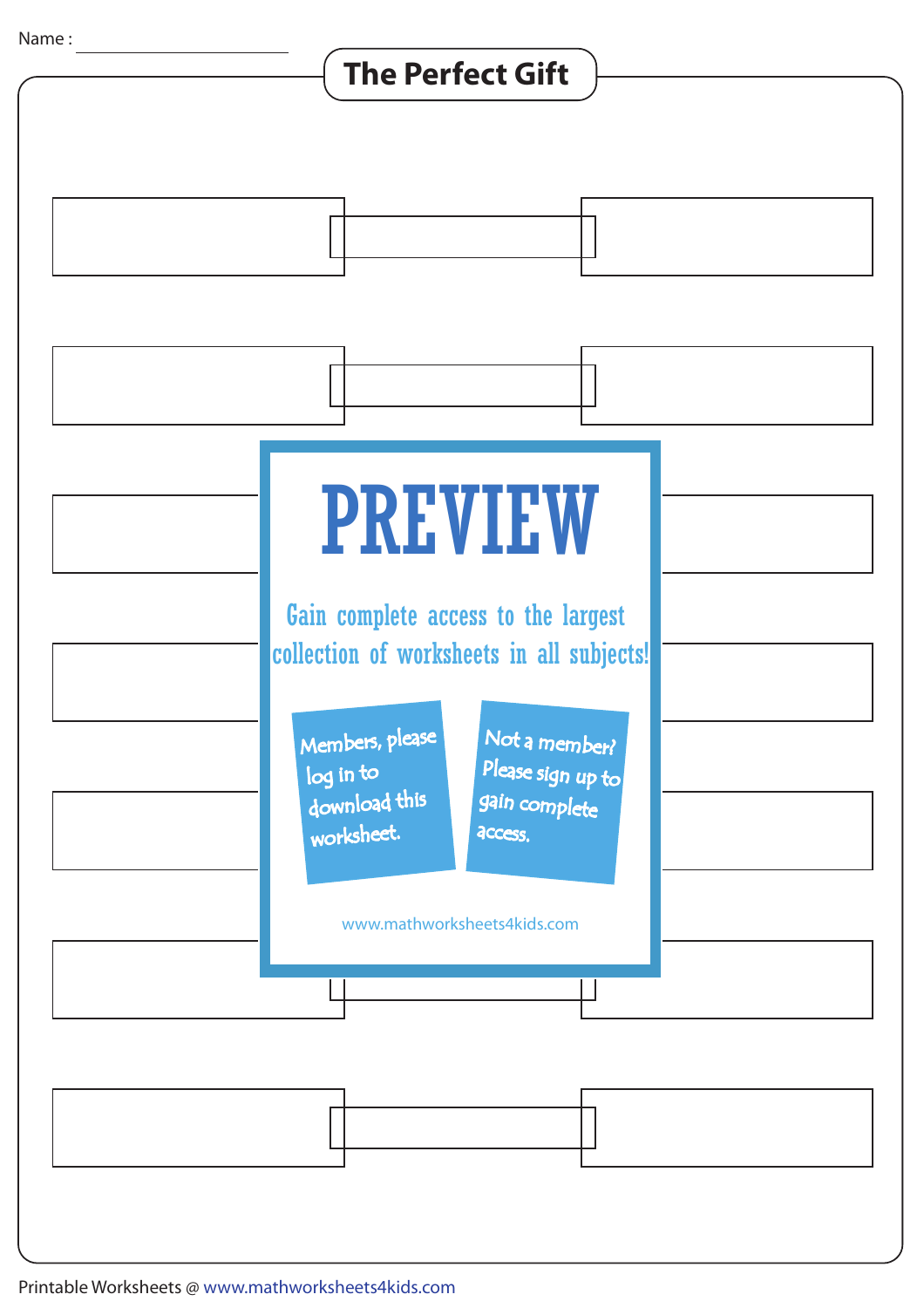#### **Answer key**

# **The Perfect Gift**

**by Amreen Asad**

## **Identify the homographs in the story, and write what they mean in each context.**

 Mr. Bass wanted to surprise his wife with a ring. He stepped out on to the bank of the river to fill his little piggy bank with some quarters.

 On and on and on he went, strumming the strings of his bass until all the animals and birds gathered around him.

The bass was taking a bow at the audience to welcome

them, when a naughty month is bounded in the tree. A dove sitting on a tree gave bass a quarte

cow with a broken horn.

The sun was about the set all set all set and the good and mare, the deer and mare, the deer and doe were all set to go. The local in to the last sign in to book bye!

counting his coins. The wind rustling through the leaves, the clinking of coins and the counting of coins and the bass' heartbeat was all one could heart community heart skipped a beat. His heart broke when he realized

## Soon it was quarter **part of Froggies**  $\blacksquare$  **part vectors** of froggies, with the score of green coats and white vests, were back from school. The tune of the tune of tune of tune of tune of tune of basis, dropped in a few PREVIEW

A shepherd who vorther to a watch of worksheets in all subjects! his sheep and a pennies and <u>dove</u> into the **Gain complete access to the largest** pool.

> Members, please download this worksheet. log in to

Not a member? gain complete Please sign up to **access** 

www.mathworksheets4kids.com

Bass looked at his watch and thought it was time to wind up for the day. He began

"Oh! What do I do now: The thought to himself. Well then he remembered his friend Mr. Croc, who had once wanted to buy his bass. He picked his phone and gave Croc a ring and struck a deal. He exchanged his bass which he loved so dearly, for some money.

 When Bass gave his wife the ring she also gifted him something in return. Bass opened the gift, and to his sweet surprise, found the bass he had sold.

 Mrs. Bass used up all her savings to buy back the bass from Croc, for she knew how much Mr. Bass loved his bass.